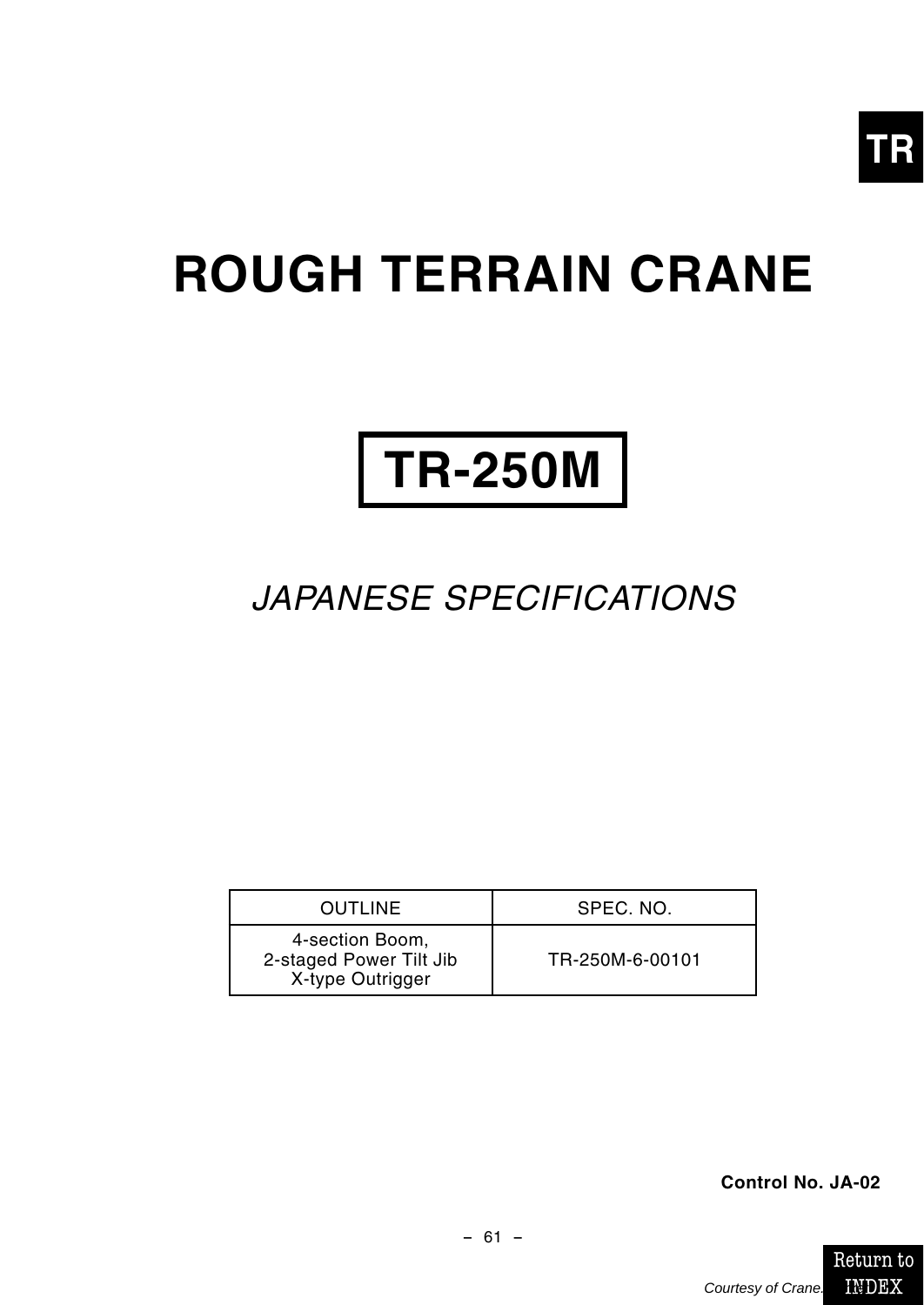## **TR-250M**

## CRANE SPECIFICATIONS

8part-line) .<br>6part-line)  $4$ part-line) 4part-line) 1part-line) 1<sub>part-line</sub>) 1part-line)

#### **CRANE CAPACITY**

| 9.5 <sub>m</sub> | Boom | 25,000kg | at 3.5m       |  |
|------------------|------|----------|---------------|--|
| 16.5m            | Boom | 19,000kg | at 4.0m       |  |
| 23.5m            | Boom | 12.500kg | at 5.0m       |  |
| 30.5m            | Boom | 7,000kg  | at 8.0m       |  |
| 8.0m             | Jib  | 3.000kg  | at $72^\circ$ |  |
| 13.0m            | Jib  | 2,000kg  | at 76°        |  |
| Single top       |      | 3,500kg  |               |  |

#### **MAX.LIFTING HEIGHT**

Boom 31.3m  $Jih$   $44.2m$ 

#### **MAX.WORKING RADIUS**

Boom 28.0m<br>Jib 35.0m 35.0m

**BOOM LENGTH**

 $9.5m - 30.5m$ 

**BOOM EXTENSION**

21.0m

**BOOM EXTENSION SPEED**

21.0m/90s

**JIB LENGTH**

8.0m, 13.0m

**MAIN WINCH SINGLE LINE SPEED** 120m/min (4th layer)

**MAIN WINCH HOOK SPEED** 15.0m/min (8 part-line)

#### **AUXILIARY WINCH SINGLE LINE SPEED** 120m/min (4th layer)

**AUXILIARY WINCH HOOK SPEED** 120m/min (1 part-line)

#### **BOOM ELEVATION ANGLE**

<sup>0</sup>°- <sup>83</sup>°

#### **BOOM ELEVATION SPEED**

 $0^{\circ} - 83^{\circ}/45s$ **SWING ANGLE**

#### 360° continue

**SWING SPEED**

#### 2.6rpm

**WIRE ROPE**

Main Winch 16mm x 170m (Diameter x Length) Spin-resistant wire rope

Auxiliary Winch

16mm x 98m (Diameter x Length) Spin-resistant wire rope

#### **BOOM**

4-section hydraulically telescoping boom of box construction

(stage 2: sequential; stages 3,4: synchronized)

#### **BOOM EXTENSION**

2 double-acting hydraulic cylinders 1 wire rope type telescoping device

#### **JIB**

Quick-turn type (2-staged type which stores alongside below the base boom section and extendible from under the boom (with 2nd stage being a pull-out type)) Hydraulic non-stage offset (5° – 45°) type

#### **SINGLE TOP**

Single sheave. Mounted on main boom head for single line work.

#### **HOIST**

Driven by hydraulic motor and via spur gear reducer. With free-fall device.

Automatic brake (with foot brake for free-fall device) 2 single winches

With flow regulator valve with pressure compensation

#### **BOOM ELEVATION**

1 double-acting hydraulic cylinder With flow regulator valve with pressure compensation

**SWING**

Hydraulic motor driven planetary gear reducer Swing bearing Swing free/lock changeover type Negative brake

#### **OUTRIGGERS**

Fully hydraulic X-type (floats mounted integrally) Slides and jacks each provided with independent operation device. Fully extended width 6.3m<br>Middle extended width 5.9m 5.0m Middle extended width

Minimum extended width 3.6m

#### **OPERATION METHOD**

Hydraulic pilot valve operation **MAX. VERTICAL LOAD CAPACITY OF OUTRIGGER** 26.7t

#### **HYDRAULIC PUMPS**

2 variable piston pumps 2 gear pumps

#### **HYDRAULIC OIL TANK CAPACITY** 380 liters

#### **SAFETY DEVICES**

Automatic moment limiter (AML) Swing automatic stop device Over-winding cutout device Working area control device Free-fall interlock device Outrigger extension width detector Winch drum lock Level gauge Hook safety latch Hydraulic safety valve Telescopic counterbalance valve Elevation counterbalance valve Power tilt counterbalance valve Jack pilot check valve Swing lock

#### **EQUIPMENT**

Air-conditioner with dehumidifier Hydraulic oil temperature indication lamp Radio

Oil cooler

Visual-type winch drum rotation indicator Operation pedals

ISO arrangement: for telescoping/auxiliary hoisting TADANO arrangement: for elevating/telescoping Television (option)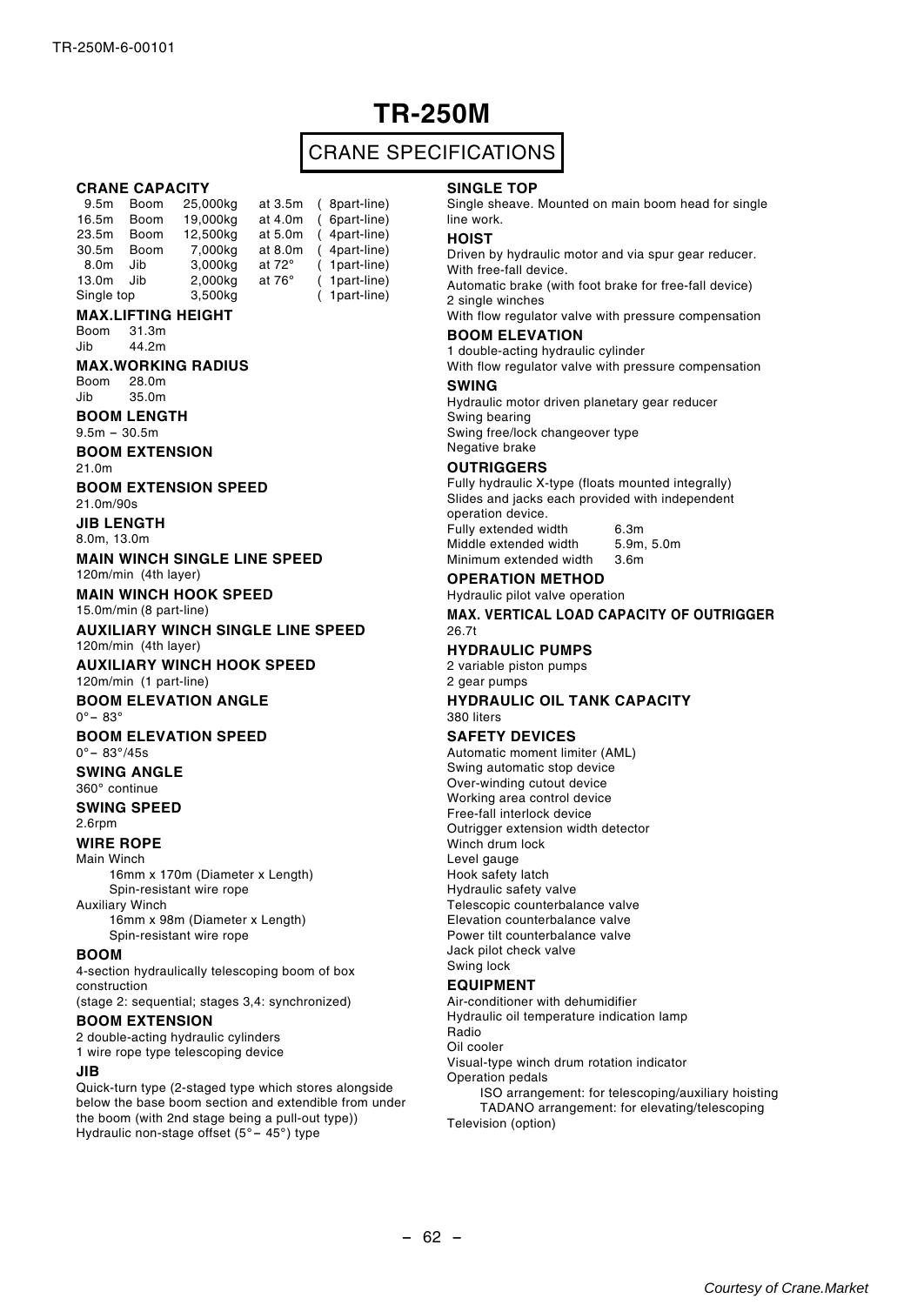## CARRIER SPECIFICATIONS | GENERAL DATA

#### **ENGINE**

Model MITSUBISHI 6D16 (with turbo charger and air cooler) Type 4-cycle, 6-cylinder, direct-injection, water-cooled diesel engine Piston displacement 7,545cc<br>Max. output 250PS a Max. output 250PS at 2,800rpm<br>Max. torque 72kg m at 1,400rpm  $72$ kg $\cdot$ m at 1,400rpm **TORQUE CONVERTER** 3-element, 1-stage unit (with automatic lock-up mechanism) **TRANSMISSION** Automatic and manual transmission Power shift type (wet multi-plate clutch) 4 forward and 1 reverse speeds (with Hi/Low settings) **REDUCER** Axle dual-ratio reduction **DRIVE** 2-wheel drive (4X2) / 4-wheel drive (4X4) selection **FRONT AXLE** Full floating type **REAR AXLE** Full floating type **SUSPENSION** Front Hydro-pneumatic suspension (with hydraulic lock cylinder) Rear Hydro-pneumatic suspension (with hydraulic lock cylinder) **STEERING** Fully hydraulic power steering With reverse steering correction mechanism **BRAKE SYSTEM** Service Brake Hydro-pneumatic brake Disk brake Parking Brake Mechanically operated, internal expanding duo-servo shoe type acting on drum at transmission case rear. Auxiliary Brake Hydrodynamic retarder Electro-pneumatic operated exhaust brake Auxiliary braking device for operations **FRAME** Welded box-shaped structure **ELECTRIC SYSTEM** 12 V DC. 2 batteries of 24V (120Ah) **FUEL TANK CAPACITY** 300 liters **TIRES** Front 385/95R25 170E ROAD<br>Rear 385/95R25 170E ROAD Rear 385/95R25 170E ROAD **CAB** One-man type With interior equipment Liquid filled rubber mounted type Fully adjustable foldable seat (with headrest and seat belt) Adjustable handle (tilt, telescoping) Intermittent type windshield/roof wiper (with washer) Power window Side visor **SAFETY DEVICES** Emergency steering device Suspension lock device Rear wheel steering lock device

Engine over-run alarm Overshift prevention device Parking brake alarm Powered mirror for right side of boom Monitor TV for left side of boom (option)

#### **EQUIPMENT**

Centralized oiling device Electric mirror

#### **DIMENSIONS**

Overall length 11,130mm<br>
Overall width 2620mm Overall width

Overall height 3,410mm<br>Wheel base 3,500mm Wheel base 3,500mm<br>Tread Front 2.170mm Tread Front

### **WEIGHTS**

Gross vehicle weight Total 26,495kg<br>Front 13.250kg Front 13,250kg

#### **PERFORMANCE**

Max. traveling speed 49km/h<br>Gradeability (tan A) 0.57 Gradeability (tan θ)

Rear 2,170mm

13,245kg

Min. turning radius 5.0m (4-wheel steering) 8.4m (2-wheel steering)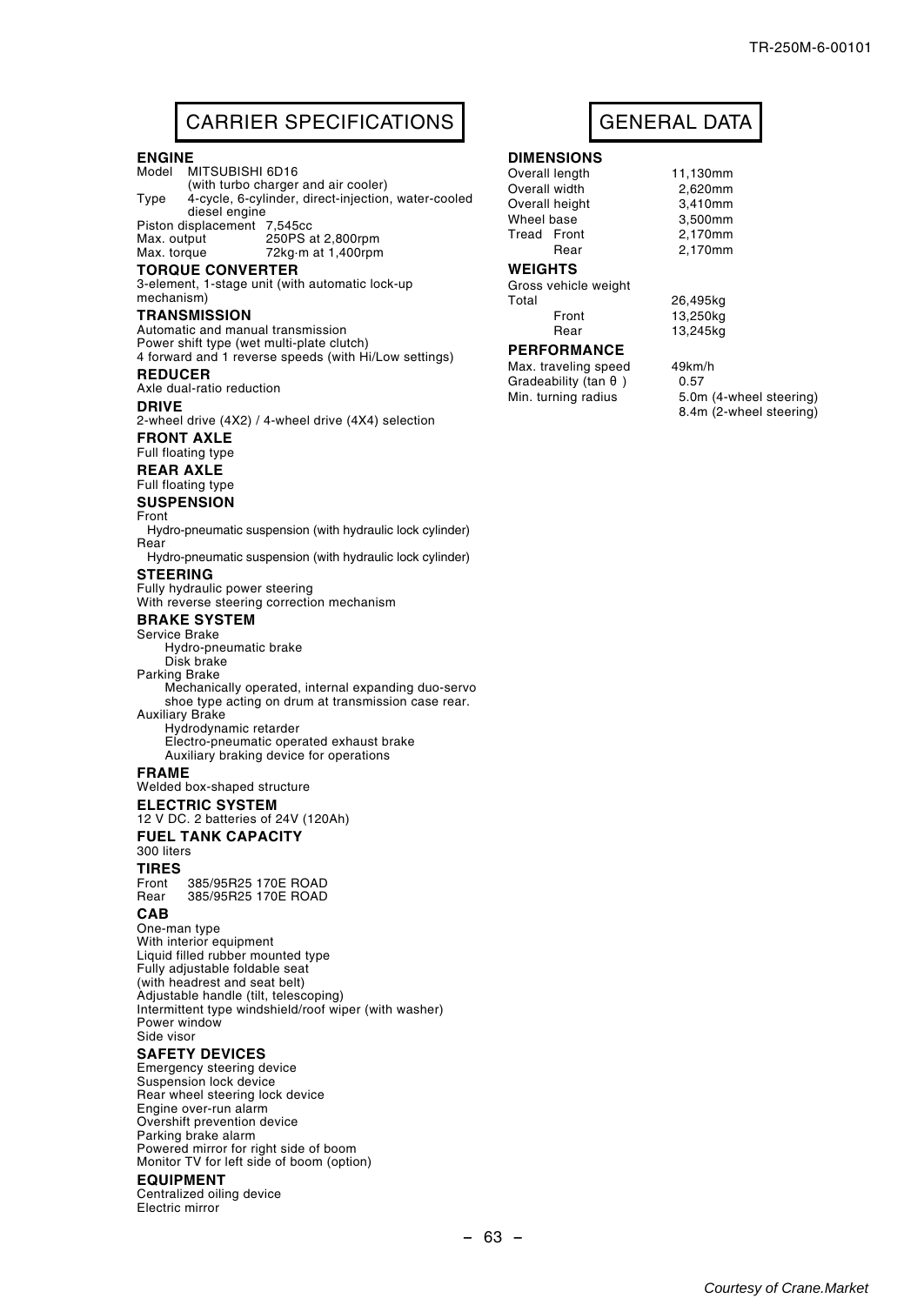## TOTAL RATED LOADS

## (1) With outriggers set [BOOM]

Unit:ton

Unit:ton

| Outriggers fully extended $(6.3m) -360^{\circ}$ - |                                                |       |       |       |  |  |  |  |  |  |
|---------------------------------------------------|------------------------------------------------|-------|-------|-------|--|--|--|--|--|--|
| $\overline{A}$<br>B                               | 9.5m                                           | 16.5m | 23.5m | 30.5m |  |  |  |  |  |  |
| 2.5m                                              | 25.0                                           | 19.0  | 12.5  |       |  |  |  |  |  |  |
| 3.0 <sub>m</sub>                                  | 25.0                                           | 19.0  | 12.5  |       |  |  |  |  |  |  |
| 3.5m                                              | 25.0                                           | 19.0  | 12.5  | 7.0   |  |  |  |  |  |  |
| 4.0 <sub>m</sub>                                  | 23.0                                           | 19.0  | 12.5  | 7.0   |  |  |  |  |  |  |
| 4.5m                                              | 21.2                                           | 18.0  | 12.5  | 7.0   |  |  |  |  |  |  |
| 5.0 <sub>m</sub>                                  | 19.4                                           | 16.7  | 12.5  | 7.0   |  |  |  |  |  |  |
| 5.5m                                              | 17.8                                           | 15.6  | 11.75 | 7.0   |  |  |  |  |  |  |
| 6.0 <sub>m</sub>                                  | 16.3                                           | 14.6  | 11.1  | 7.0   |  |  |  |  |  |  |
| 6.5m                                              | 15.1                                           | 13.8  | 10.5  | 7.0   |  |  |  |  |  |  |
| 7.0 <sub>m</sub>                                  | 13.7                                           | 13.0  | 10.0  | 7.0   |  |  |  |  |  |  |
| 8.0 <sub>m</sub>                                  |                                                | 10.55 | 9.0   | 7.0   |  |  |  |  |  |  |
| 9.0 <sub>m</sub>                                  |                                                | 8.5   | 8.2   | 6.3   |  |  |  |  |  |  |
| 10.0 <sub>m</sub>                                 |                                                | 7.05  | 7.3   | 5.8   |  |  |  |  |  |  |
| 11.0 <sub>m</sub>                                 |                                                | 5.85  | 6.4   | 5.3   |  |  |  |  |  |  |
| 12.0m                                             |                                                | 4.95  | 5.5   | 4.9   |  |  |  |  |  |  |
| 13.0m                                             |                                                | 4.2   | 4.75  | 4.5   |  |  |  |  |  |  |
| 14.0m                                             |                                                | 3.6   | 4.1   | 4.15  |  |  |  |  |  |  |
| 15.0m                                             |                                                |       | 3.6   | 3.8   |  |  |  |  |  |  |
| 16.0m                                             |                                                |       | 3.15  | 3.45  |  |  |  |  |  |  |
| 17.0m                                             |                                                |       | 2.8   | 3.05  |  |  |  |  |  |  |
| 18.0m                                             |                                                |       | 2.45  | 2.7   |  |  |  |  |  |  |
| 19.0m                                             |                                                |       | 2.15  | 2.45  |  |  |  |  |  |  |
| 20.0 <sub>m</sub>                                 |                                                |       | 1.9   | 2.2   |  |  |  |  |  |  |
| 21.0 <sub>m</sub>                                 |                                                |       | 1.7   | 1.95  |  |  |  |  |  |  |
| 22.0 <sub>m</sub>                                 |                                                |       |       | 1.75  |  |  |  |  |  |  |
| 24.0m                                             |                                                |       |       | 1.4   |  |  |  |  |  |  |
| 26.0 <sub>m</sub>                                 |                                                |       |       | 1.15  |  |  |  |  |  |  |
| 28.0m                                             |                                                |       |       | 0.95  |  |  |  |  |  |  |
|                                                   |                                                |       |       |       |  |  |  |  |  |  |
| $a(^{\circ})$                                     | $\boldsymbol{0}$<br>$\ddot{\phantom{0}}$<br>83 |       |       |       |  |  |  |  |  |  |

|                   |      | Outriggers middle extended (5.9m) – Over sides– |       |       |  |  |  |  |  |
|-------------------|------|-------------------------------------------------|-------|-------|--|--|--|--|--|
| A<br>B            | 9.5m | 16.5m                                           | 23.5m | 30.5m |  |  |  |  |  |
| 2.5m              | 25.0 | 19.0                                            | 12.5  |       |  |  |  |  |  |
| 3.0 <sub>m</sub>  | 25.0 | 19.0                                            | 12.5  |       |  |  |  |  |  |
| 3.5m              | 25.0 | 19.0                                            | 12.5  | 7.0   |  |  |  |  |  |
| 4.0 <sub>m</sub>  | 23.0 | 19.0                                            | 12.5  | 7.0   |  |  |  |  |  |
| 4.5m              | 21.2 | 18.0                                            | 12.5  | 7.0   |  |  |  |  |  |
| 5.0 <sub>m</sub>  | 19.4 | 16.7                                            | 12.5  | 7.0   |  |  |  |  |  |
| 5.5m              | 17.8 | 15.6                                            | 11.75 | 7.0   |  |  |  |  |  |
| 6.0 <sub>m</sub>  | 16.3 | 14.6                                            | 11.1  | 7.0   |  |  |  |  |  |
| 6.5m              | 15.1 | 13.8                                            | 10.5  | 7.0   |  |  |  |  |  |
| 7.0 <sub>m</sub>  | 13.0 | 12.6                                            | 10.0  | 7.0   |  |  |  |  |  |
| 8.0 <sub>m</sub>  |      | 9.7                                             | 9.0   | 7.0   |  |  |  |  |  |
| 9.0 <sub>m</sub>  |      | 7.7                                             | 8.2   | 6.3   |  |  |  |  |  |
| 10.0 <sub>m</sub> |      | 6.3                                             | 7.0   | 5.8   |  |  |  |  |  |
| 11.0m             |      | 5.2                                             | 6.0   | 5.3   |  |  |  |  |  |
| 12.0m             |      | 4.35                                            | 5.1   | 4.9   |  |  |  |  |  |
| 13.0m             |      | 3.7                                             | 4.35  | 4.5   |  |  |  |  |  |
| 14.0m             |      | 3.15                                            | 3.8   | 4.05  |  |  |  |  |  |
| 15.0m             |      |                                                 | 3.3   | 3.6   |  |  |  |  |  |
| 16.0 <sub>m</sub> |      |                                                 | 2.85  | 3.15  |  |  |  |  |  |
| 17.0m             |      |                                                 | 2.5   | 2.75  |  |  |  |  |  |
| 18.0m             |      |                                                 | 2.2   | 2.45  |  |  |  |  |  |
| 19.0m             |      |                                                 | 1.95  | 2.2   |  |  |  |  |  |
| 20.0 <sub>m</sub> |      |                                                 | 1.7   | 1.95  |  |  |  |  |  |
| 21.0 <sub>m</sub> |      |                                                 | 1.5   | 1.75  |  |  |  |  |  |
| 22.0 <sub>m</sub> |      |                                                 |       | 1.55  |  |  |  |  |  |
| 24.0m             |      |                                                 |       | 1.2   |  |  |  |  |  |
| 26.0 <sub>m</sub> |      |                                                 |       | 0.95  |  |  |  |  |  |
| 27.9m             |      |                                                 |       | 0.75  |  |  |  |  |  |
|                   |      |                                                 |       |       |  |  |  |  |  |
| $a(^{\circ})$     |      | $\boldsymbol{0}$<br>$\ddot{\phantom{0}}$        | 83    |       |  |  |  |  |  |

A= Boom length B= Working radius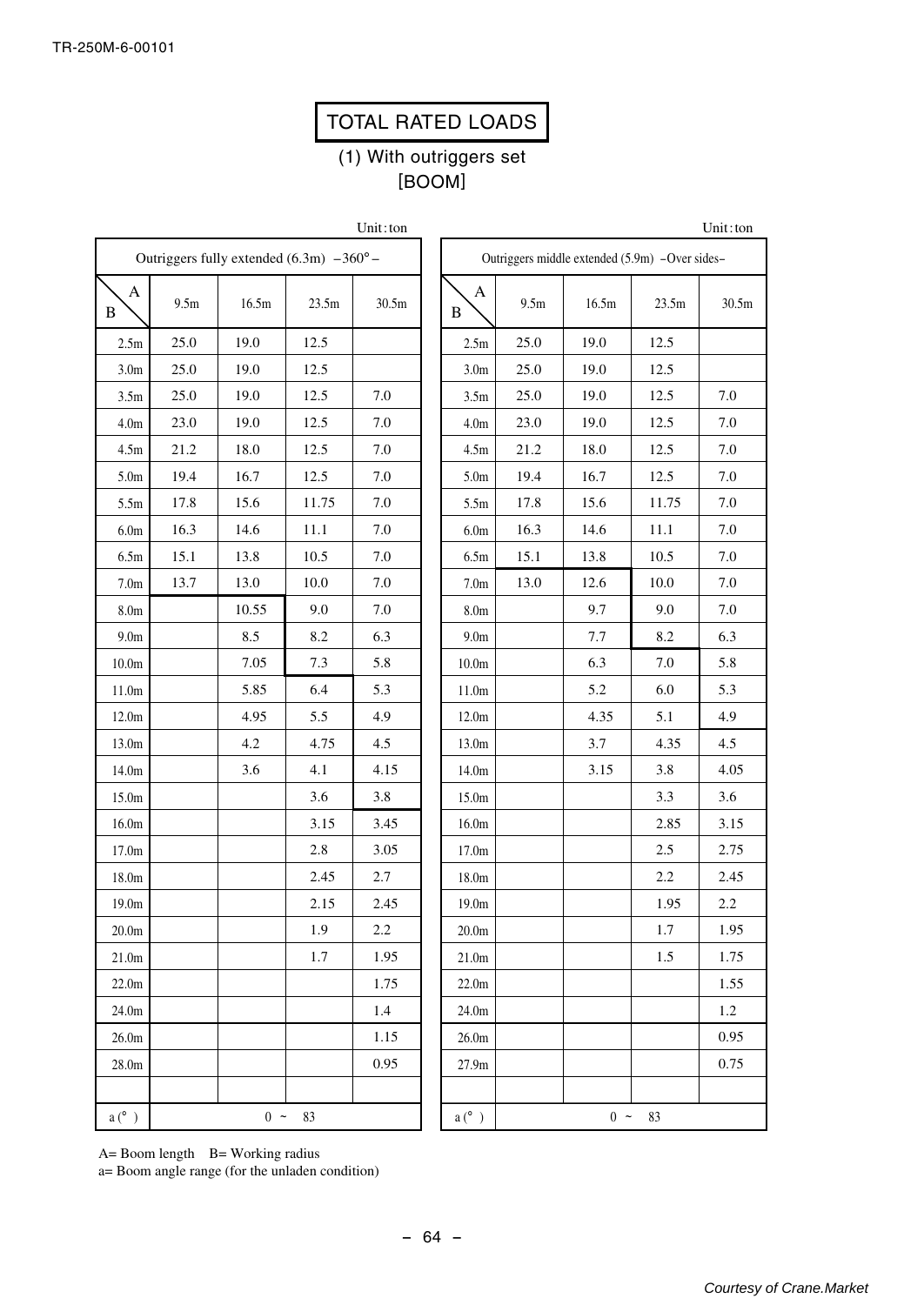## [BOOM]

|                   |      |                                                |       | Unit:ton  |
|-------------------|------|------------------------------------------------|-------|-----------|
|                   |      | Outriggers middle extended (5.0m) -Over sides- |       |           |
| A<br>B            | 9.5m | 16.5m                                          | 23.5m | 30.5m     |
| 2.5m              | 25.0 | 19.0                                           | 12.5  |           |
| 3.0 <sub>m</sub>  | 25.0 | 19.0                                           | 12.5  |           |
| 3.5m              | 25.0 | 19.0                                           | 12.5  | 7.0       |
| 4.0 <sub>m</sub>  | 23.0 | 19.0                                           | 12.5  | 7.0       |
| 4.5m              | 21.2 | 18.0                                           | 12.5  | 7.0       |
| 5.0 <sub>m</sub>  | 18.4 | 16.7                                           | 12.5  | 7.0       |
| 5.5m              | 15.4 | 15.0                                           | 11.75 | 7.0       |
| 6.0 <sub>m</sub>  | 13.0 | 12.6                                           | 11.1  | 7.0       |
| 6.5m              | 11.2 | 10.8                                           | 10.5  | $7.0\,$   |
| 7.0 <sub>m</sub>  | 9.5  | 9.4                                            | 10.0  | 7.0       |
| 8.0 <sub>m</sub>  |      | 7.3                                            | 8.0   | 7.0       |
| 9.0 <sub>m</sub>  |      | 5.85                                           | 6.5   | 6.3       |
| 10.0 <sub>m</sub> |      | 4.75                                           | 5.4   | 5.6       |
| 11.0m             |      | 3.9                                            | 4.55  | 4.8       |
| 12.0m             |      | 3.3                                            | 3.85  | 4.15      |
| 13.0m             |      | 2.75                                           | 3.3   | 3.55      |
| 14.0m             |      | 2.3                                            | 2.85  | 3.1       |
| 15.0m             |      |                                                | 2.45  | 2.7       |
| 16.0 <sub>m</sub> |      |                                                | 2.1   | 2.35      |
| 17.0m             |      |                                                | 1.8   | 2.1       |
| 18.0m             |      |                                                | 1.55  | 1.8       |
| 19.0m             |      |                                                | 1.35  | 1.6       |
| 20.0 <sub>m</sub> |      |                                                | 1.15  | 1.4       |
| 21.0 <sub>m</sub> |      |                                                | 0.95  | 1.2       |
| 22.0 <sub>m</sub> |      |                                                |       | 1.05      |
| 24.0m             |      |                                                |       | 0.75      |
| 26.0 <sub>m</sub> |      |                                                |       | 0.5       |
|                   |      |                                                |       |           |
|                   |      |                                                |       |           |
| $a(^{\circ})$     |      | $0 - 83$                                       |       | $23 - 83$ |

|                   |          |                                                 |           | Unit: ton |  |
|-------------------|----------|-------------------------------------------------|-----------|-----------|--|
|                   |          | Outriggers minimum extended (3.6m) -Over sides- |           |           |  |
| A<br>B            | 9.5m     | 16.5m                                           | 23.5m     | 30.5m     |  |
| 2.5 <sub>m</sub>  | 25.0     | 19.0                                            | 12.5      |           |  |
| 3.0 <sub>m</sub>  | 25.0     | 19.0                                            | 12.5      |           |  |
| 3.5m              | 20.5     | 19.0                                            | 12.5      | 7.0       |  |
| 4.0 <sub>m</sub>  | 16.0     | 15.7                                            | 12.5      | 7.0       |  |
| 4.5m              | 12.8     | 12.6                                            | 12.5      | 7.0       |  |
| 5.0 <sub>m</sub>  | 10.7     | 10.5                                            | 11.0      | 7.0       |  |
| 5.5m              | 9.05     | 8.8                                             | 9.4       | 7.0       |  |
| 6.0 <sub>m</sub>  | 7.7      | 7.6                                             | 8.2       | 7.0       |  |
| 6.5m              | 6.6      | 6.5                                             | 7.25      | 7.0       |  |
| 7.0 <sub>m</sub>  | 5.8      | 5.6                                             | 6.4       | 6.5       |  |
| 8.0 <sub>m</sub>  |          | 4.4                                             | 5.05      | 5.3       |  |
| 9.0 <sub>m</sub>  |          | 3.4                                             | 4.05      | 4.35      |  |
| 10.0 <sub>m</sub> |          | 2.7                                             | 3.3       | 3.65      |  |
| 11.0m             |          | 2.15                                            | 2.75      | 3.05      |  |
| 12.0m             |          | 1.7                                             | 2.3       | 2.6       |  |
| 13.0m             |          | 1.3                                             | 1.9       | 2.2       |  |
| 14.0m             |          | 1.0                                             | 1.6       | 1.85      |  |
| 15.0m             |          |                                                 | 1.35      | 1.55      |  |
| 16.0 <sub>m</sub> |          |                                                 | 1.1       | 1.3       |  |
| 17.0m             |          |                                                 | 0.9       | 1.05      |  |
| 18.0m             |          |                                                 | 0.7       | 0.9       |  |
| 19.0m             |          |                                                 | 0.5       | 0.7       |  |
| 20.0 <sub>m</sub> |          |                                                 |           | 0.55      |  |
|                   |          |                                                 |           |           |  |
|                   |          |                                                 |           |           |  |
|                   |          |                                                 |           |           |  |
|                   |          |                                                 |           |           |  |
|                   |          |                                                 |           |           |  |
|                   |          |                                                 |           |           |  |
| $a(^{\circ})$     | $0 - 83$ |                                                 | $25 - 83$ | $44 - 83$ |  |

A= Boom length B= Working radius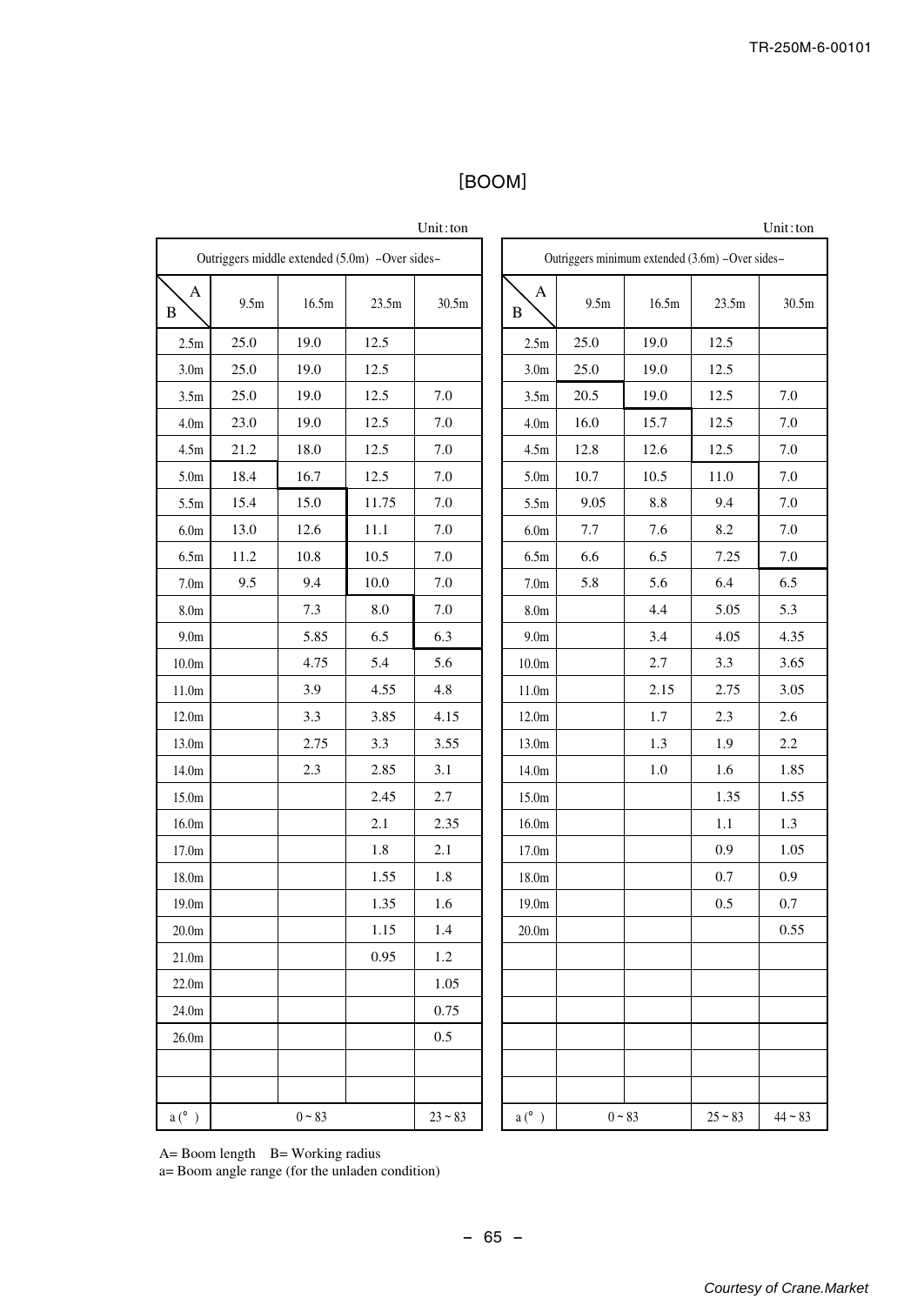|               | $-360^{\circ}$ –<br>Outriggers fully extended (6.3m) |                     |                          |                        |        |                     |      |                     |                          |                        |      |                     |
|---------------|------------------------------------------------------|---------------------|--------------------------|------------------------|--------|---------------------|------|---------------------|--------------------------|------------------------|------|---------------------|
| $\mathcal{C}$ |                                                      |                     | $30.5m$ Boom $+8.0m$ Jib |                        |        |                     |      |                     | $30.5m$ Boom + 13.0m Jib |                        |      |                     |
| D             |                                                      | $5^\circ$<br>$\Box$ |                          | $25^{\circ}$<br>$\Box$ |        | $45^{\circ}$ $\Box$ |      | $5^\circ$<br>$\Box$ |                          | $25^{\circ}$<br>$\Box$ |      | $45^{\circ}$ $\Box$ |
| $E(^{\circ})$ | B(m)                                                 | M                   | B(m)                     | M                      | B(m)   | M                   | B(m) | M                   | B(m)                     | M                      | B(m) | M                   |
| 83            | 4.4                                                  | 3.0                 | 7.1                      | 2.1                    | 9.0    | 1.6                 | 5.8  | 2.0                 | 10.0                     | 1.2                    | 13.4 | 0.8                 |
| 76            | 9.4                                                  | 3.0                 | 12.0                     | 2.1                    | 13.6   | 1.6                 | 11.7 | 2.0                 | 15.5                     | 1.2                    | 18.3 | 0.8                 |
| 72            | 12.2                                                 | 3.0                 | 14.7                     | 2.1                    | 16.0   | 1.6                 | 14.8 | 1.75                | 18.4                     | 1.1                    | 20.9 | 0.8                 |
| 70            | 13.5                                                 | 2.8                 | 15.9                     | 2.1                    | 17.3   | 1.6                 | 16.2 | 1.65                | 19.8                     | 1.05                   | 22.2 | 0.8                 |
| 65            | 16.5                                                 | 2.35                | 18.8                     | 1.8                    | 20.0   | 1.5                 | 19.8 | 1.4                 | 23.1                     | 0.95                   | 25.1 | 0.78                |
| 60            | 19.4                                                 | 2.0                 | 21.6                     | 1.55                   | 22.5   | 1.35                | 23.1 | 1.2                 | 26.1                     | 0.9                    | 27.8 | 0.75                |
| 55            | 22.1                                                 | 1.45                | 24.1                     | 1.35                   | 24.8   | 1.2                 | 26.2 | 1.05                | 29.0                     | 0.85                   | 30.3 | 0.74                |
| 50            | 24.6                                                 | 1.05                | 26.4                     | 1.0                    | 26.9   | 0.95                | 29.0 | 0.85                | 31.4                     | 0.75                   | 32.4 | 0.7                 |
| 45            | 26.9                                                 | 0.75                | 28.4                     | 0.7                    | 28.7   | 0.7                 | 31.5 | 0.6                 | 33.5                     | 0.55                   | 34.1 | 0.55                |
| 40            | 29.1                                                 | 0.55                | 30.2                     | 0.5                    |        |                     | 33.6 | 0.4                 | 35.0                     | 0.4                    |      |                     |
| 35            | 31.0                                                 | 0.38                | 31.8                     | 0.35                   |        |                     |      |                     |                          |                        |      |                     |
|               |                                                      |                     |                          |                        |        |                     |      |                     |                          |                        |      |                     |
|               |                                                      |                     |                          |                        |        |                     |      |                     |                          |                        |      |                     |
|               |                                                      |                     |                          |                        |        |                     |      |                     |                          |                        |      |                     |
| $a(^{\circ})$ |                                                      | $34 -$              | 83                       |                        | $44 -$ | 83                  |      | $39 -$              | 83                       |                        | 44   | 83<br>$\tilde{}$    |

[JIB]

Unit:ton

| Jnit : ton |  |  |
|------------|--|--|
|            |  |  |

|               | Outriggers middle extended (5.9m)<br>$-$ Over sides $-$ |                  |                          |                        |                                 |                        |                                 |                       |                           |                        |      |                     |
|---------------|---------------------------------------------------------|------------------|--------------------------|------------------------|---------------------------------|------------------------|---------------------------------|-----------------------|---------------------------|------------------------|------|---------------------|
| $\mathcal{C}$ |                                                         |                  | $30.5m$ Boom $+8.0m$ Jib |                        |                                 |                        |                                 |                       | $30.5m$ Boom $+13.0m$ Jib |                        |      |                     |
| D             |                                                         | $5^{\circ}$<br>П |                          | $25^{\circ}$<br>$\Box$ |                                 | $45^{\circ}$<br>$\Box$ |                                 | $5^{\circ}$<br>$\Box$ |                           | $25^{\circ}$<br>$\Box$ |      | $45^{\circ}$ $\Box$ |
| $E(^{\circ})$ | B(m)                                                    | M                | B(m)                     | М                      | B(m)                            | M                      | B(m)                            | M                     | B(m)                      | M                      | B(m) | М                   |
| 83            | 4.4                                                     | 3.0              | 7.1                      | 2.1                    | 9.0                             | 1.6                    | 5.8                             | 2.0                   | 10.0                      | 1.2                    | 13.4 | 0.8                 |
| 76            | 9.4                                                     | 3.0              | 12.0                     | 2.1                    | 13.6                            | 1.6                    | 11.7                            | 2.0                   | 15.5                      | 1.2                    | 18.3 | 0.8                 |
| 72            | 12.2                                                    | 3.0              | 14.7                     | 2.1                    | 16.0                            | 1.6                    | 14.8                            | 1.75                  | 18.4                      | 1.1                    | 20.9 | 0.8                 |
| 70            | 13.5                                                    | 2.8              | 15.9                     | 2.1                    | 17.3                            | 1.6                    | 16.2                            | 1.65                  | 19.8                      | 1.05                   | 22.2 | 0.8                 |
| 65            | 16.5                                                    | 2.35             | 18.8                     | 1.8                    | 20.0                            | 1.5                    | 19.8                            | 1.4                   | 23.1                      | 0.95                   | 25.1 | 0.78                |
| 60            | 19.3                                                    | 1.85             | 21.6                     | 1.55                   | 22.5                            | 1.35                   | 23.1                            | 1.2                   | 26.1                      | 0.9                    | 27.8 | 0.75                |
| 55            | 22.0                                                    | 1.3              | 24.1                     | 1.15                   | 24.8                            | 1.1                    | 26.2                            | 1.05                  | 29.0                      | 0.85                   | 30.3 | 0.74                |
| 50            | 24.4                                                    | 0.9              | 26.3                     | 0.85                   | 26.9                            | 0.8                    | 28.9                            | 0.7                   | 31.3                      | 0.6                    | 32.3 | 0.6                 |
| 45            | 26.7                                                    | 0.6              | 28.3                     | 0.55                   | 28.7                            | 0.55                   | 31.4                            | 0.5                   | 33.4                      | 0.4                    | 34.0 | 0.4                 |
| 40            | 28.8                                                    | 0.4              | 30.1                     | 0.35                   |                                 |                        | 33.6                            | 0.3                   |                           |                        |      |                     |
|               |                                                         |                  |                          |                        |                                 |                        |                                 |                       |                           |                        |      |                     |
|               |                                                         |                  |                          |                        |                                 |                        |                                 |                       |                           |                        |      |                     |
| $a(^{\circ})$ |                                                         | $39 -$           | 83                       |                        | 44<br>$\widetilde{\phantom{m}}$ | 83                     | 39<br>$\widetilde{\phantom{m}}$ | 83                    |                           | 44<br>$\tilde{}$       | 83   |                     |

 $B=$  Working radius  $C=$  Jib length  $D=$  Jib offset

E= Boom angle M= Total rated loads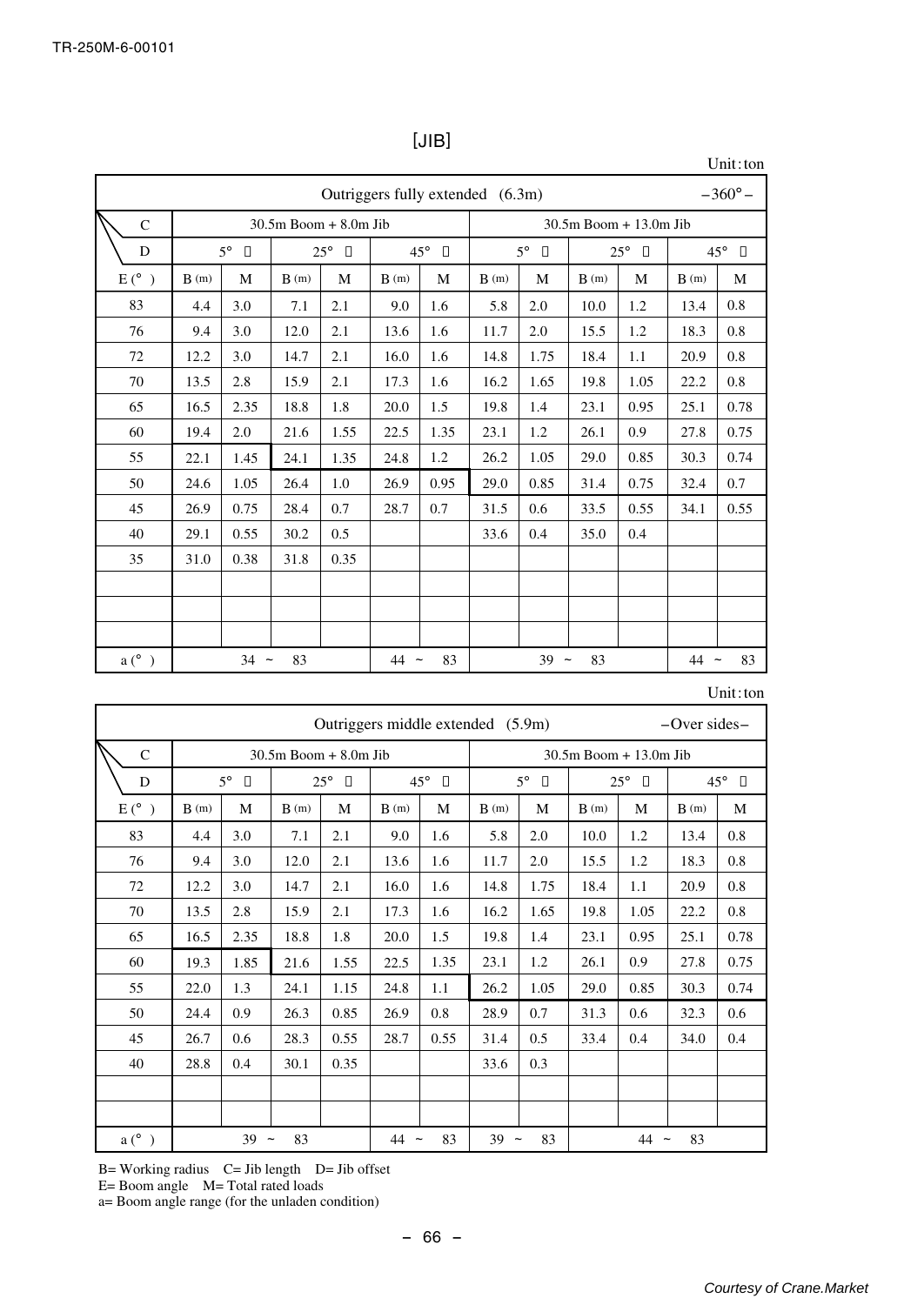|                |      |                     |                           |                     |                                   |                        |      |                     |                           |                        |                    | Unit: ton           |
|----------------|------|---------------------|---------------------------|---------------------|-----------------------------------|------------------------|------|---------------------|---------------------------|------------------------|--------------------|---------------------|
|                |      |                     |                           |                     | Outriggers middle extended (5.0m) |                        |      |                     |                           |                        | $-$ Over sides $-$ |                     |
| $\mathbf C$    |      |                     | $30.5m$ Boom + $8.0m$ Jib |                     |                                   |                        |      |                     | $30.5m$ Boom $+13.0m$ Jib |                        |                    |                     |
| D              |      | $5^\circ$<br>$\Box$ |                           | $25^{\circ}$ $\Box$ |                                   | $45^{\circ}$<br>$\Box$ |      | $5^\circ$<br>$\Box$ |                           | $25^{\circ}$<br>$\Box$ |                    | $45^{\circ}$ $\Box$ |
| $E(^{\circ})$  | B(m) | M                   | B(m)                      | M                   | B(m)                              | M                      | B(m) | M                   | B(m)                      | M                      | B(m)               | M                   |
| 83             | 4.4  | 3.0                 | 7.1                       | 2.1                 | 9.0                               | 1.6                    | 5.8  | 2.0                 | 10.0                      | 1.2                    | 13.4               | 0.8                 |
| 76             | 9.4  | 3.0                 | 12.0                      | 2.1                 | 13.6                              | 1.6                    | 11.7 | 2.0                 | 15.5                      | 1.2                    | 18.3               | 0.8                 |
| 72             | 12.2 | 3.0                 | 14.7                      | 2.1                 | 16.0                              | 1.6                    | 14.8 | 1.75                | 18.4                      | 1.1                    | 20.9               | 0.8                 |
| 70             | 13.5 | 2.8                 | 15.9                      | 2.1                 | 17.3                              | 1.6                    | 16.2 | 1.65                | 19.8                      | 1.05                   | 22.2               | 0.8                 |
| 65             | 16.3 | 2.0                 | 18.8                      | 1.8                 | 20.0                              | 1.5                    | 19.8 | 1.4                 | 23.1                      | 0.95                   | 25.1               | 0.78                |
| 60             | 19.1 | 1.3                 | 21.4                      | 1.15                | 22.5                              | 1.1                    | 23.0 | 1.0                 | 26.1                      | 0.9                    | 27.8               | 0.75                |
| 55             | 21.8 | 0.8                 | 23.9                      | 0.75                | 24.7                              | 0.75                   | 25.9 | 0.65                | 28.8                      | 0.6                    | 30.1               | 0.5                 |
| 50             | 24.3 | 0.5                 | 26.1                      | 0.45                | 26.7                              | 0.45                   | 28.7 | 0.4                 | 31.2                      | 0.35                   | 32.1               | 0.3                 |
|                |      |                     |                           |                     |                                   |                        |      |                     |                           |                        |                    |                     |
|                |      |                     |                           |                     |                                   |                        |      |                     |                           |                        |                    |                     |
|                |      |                     |                           |                     |                                   |                        |      |                     |                           |                        |                    |                     |
|                |      |                     |                           |                     |                                   |                        |      |                     |                           |                        |                    |                     |
|                |      |                     |                           |                     |                                   |                        |      |                     |                           |                        |                    |                     |
|                |      |                     |                           |                     |                                   |                        |      |                     |                           |                        |                    |                     |
| $a(^{\circ}$ ) |      |                     | $49 -$                    | 83                  |                                   |                        |      |                     | $49 -$                    | 83                     |                    |                     |

[JIB]

Unit:ton

|                | Outriggers minimum extended (3.6m)<br>$-$ Over sides $-$ |                     |                          |                     |      |                        |      |                     |                          |                    |                        |      |  |
|----------------|----------------------------------------------------------|---------------------|--------------------------|---------------------|------|------------------------|------|---------------------|--------------------------|--------------------|------------------------|------|--|
| $\mathbf C$    |                                                          |                     | $30.5m$ Boom $+8.0m$ Jib |                     |      |                        |      |                     | $30.5m$ Boom + 13.0m Jib |                    |                        |      |  |
| D              |                                                          | $5^\circ$<br>$\Box$ |                          | $25^{\circ}$<br>- 0 |      | $45^{\circ}$<br>$\Box$ |      | $5^\circ$<br>$\Box$ |                          | $25^{\circ}$<br>□□ | $45^{\circ}$<br>$\Box$ |      |  |
| $E(^{\circ})$  | B(m)                                                     | M                   | B(m)                     | M                   | B(m) | M                      | B(m) | M                   | B(m)                     | M                  | B(m)                   | M    |  |
| 83             | 4.4                                                      | 3.0                 | 7.1                      | 2.1                 | 9.0  | 1.6                    | 5.8  | 2.0                 | 10.0                     | 1.2                | 13.4                   | 0.8  |  |
| 76             | 9.4                                                      | 3.0                 | 12.0                     | 2.1                 | 13.6 | 1.6                    | 11.7 | 2.0                 | 15.5                     | 1.2                | 18.3                   | 0.8  |  |
| 72             | 11.9                                                     | 2.2                 | 14.5                     | 1.8                 | 16.0 | 1.6                    | 14.8 | 1.75                | 18.4                     | 1.1                | 20.9                   | 0.8  |  |
| 70             | 13.1                                                     | 1.8                 | 15.7                     | 1.5                 | 17.2 | 1.35                   | 16.1 | 1.4                 | 19.8                     | 1.05               | 22.2                   | 0.8  |  |
| 65             | 16.0                                                     | 1.0                 | 18.5                     | 0.9                 | 19.8 | 0.8                    | 19.4 | 0.8                 | 22.9                     | 0.65               | 25.0                   | 0.55 |  |
| 60             | 18.9                                                     | 0.5                 | 21.1                     | 0.45                | 22.2 | 0.4                    | 22.6 | 0.4                 | 25.8                     | 0.35               | 27.5                   | 0.3  |  |
|                |                                                          |                     |                          |                     |      |                        |      |                     |                          |                    |                        |      |  |
|                |                                                          |                     |                          |                     |      |                        |      |                     |                          |                    |                        |      |  |
|                |                                                          |                     |                          |                     |      |                        |      |                     |                          |                    |                        |      |  |
|                |                                                          |                     |                          |                     |      |                        |      |                     |                          |                    |                        |      |  |
|                |                                                          |                     |                          |                     |      |                        |      |                     |                          |                    |                        |      |  |
|                |                                                          |                     |                          |                     |      |                        |      |                     |                          |                    |                        |      |  |
| $a(^{\circ}$ ) |                                                          |                     | $59 -$                   | 83                  |      |                        |      |                     | $59 -$                   | 83                 |                        |      |  |

 $B=$  Working radius  $C=$  Jib length  $D=$  Jib offset E= Boom angle M= Total rated loads a= Boom angle range (for the unladen condition)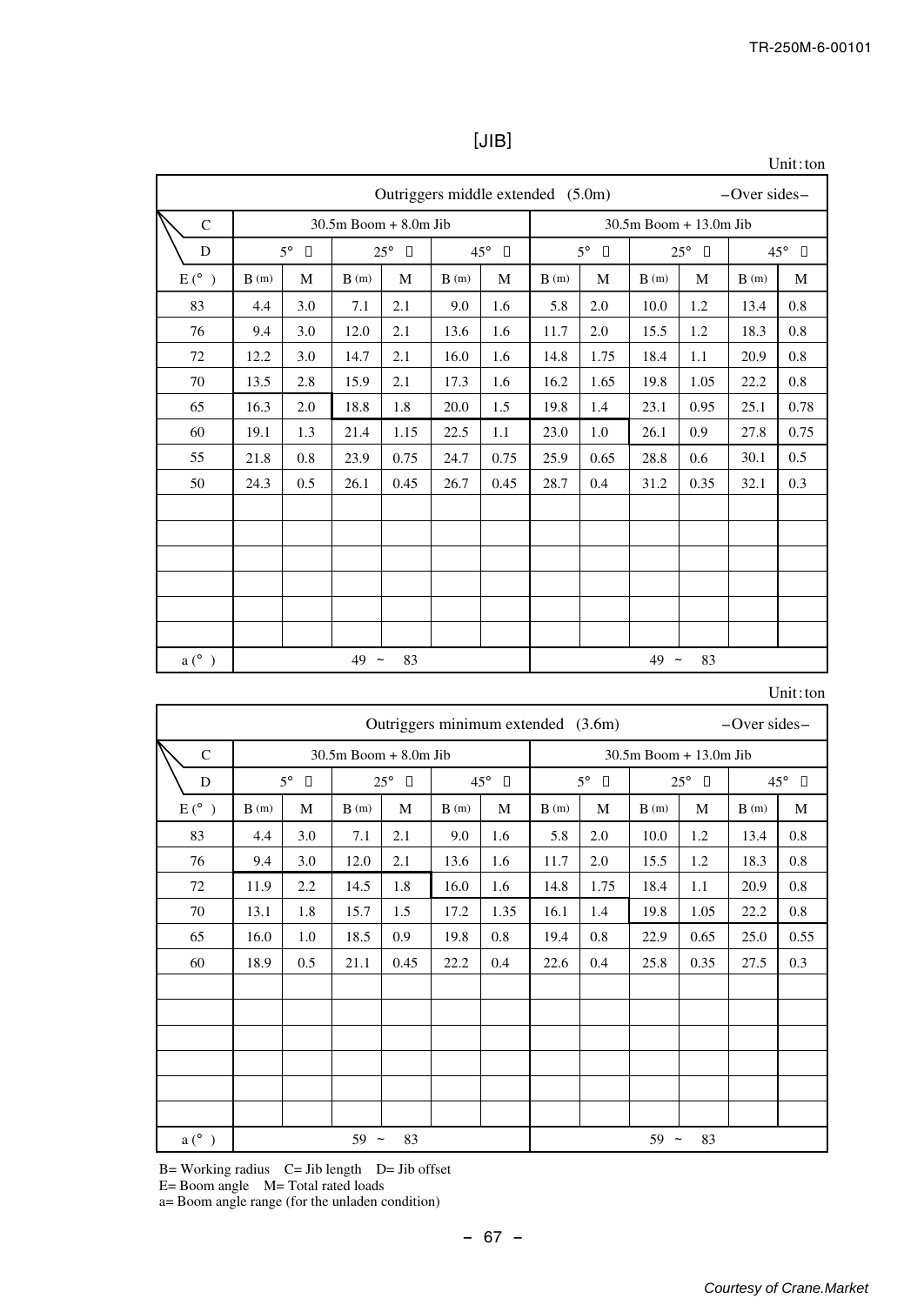#### **PRECAUTIONS TO BE TAKEN WHEN THE OUTRIGGERS ARE EXTENDED:**

- 1. The total rated loads shown are for the case where the crane is set horizontally on firm level ground. They include the weights of the slings and hooks (main hook: 260kg, 12t hook: 170kg, auxiliary hook: 60kg).
- The values above the bold lines are based on the crane strength while those below are based on the crane stability. 2. Since the working radii are based on the actual values including the deflection of the boom, operations should be performed in accordance with the working radii.
- 3. Jib operations should be performed in accordance with the boom angle, irrespective of the boom length. The working radii are reference values for the case where the jib is mounted on a 30.5m boom.
- 4. The total rated load for the single top shall be the value obtained by subtracting the weight of the hook mounted on the boom from the total rated load of the boom and must not exceed 3.5t.
- 5. As a rule, free-fall operation should be performed only when lowering the hook alone. If a hoisted load must be lowered by free-fall operation, the load must be kept below 1/5th of the total rated load and sudden braking operations must be avoided.
- 6. The chart below shows the standard number of part lines for each boom length. The load per line should not exceed 3.17t for the main winch and 3.5t for the auxiliary winch.

|                      | 9.5m | 16.5m | 23.5m | 30.5m |  |
|----------------------|------|-------|-------|-------|--|
| $\ddot{\phantom{0}}$ |      |       |       |       |  |

 $A=$  Boom length  $H=$  No. of part-lines

J= Jib/Single top

7. The hoisting performance for the "Over sides" range will differ according to the extended width of the outriggers. Operations should be performed in accordance with the performance corresponding to the extended width. Also, although the hoisting performances for the "Over front" and "Over rear" ranges are equivalent to those of the "outriggers fully extended" condition, the front and rear ranges (angle a) will differ according to the width to which the outriggers are extended in the left and right directions.

| Middle extended<br>Extended width<br>(5.9m) |    | Middle extended<br>(5.0m) | Minimum extended<br>(3.6m) |  |  |
|---------------------------------------------|----|---------------------------|----------------------------|--|--|
| Angle $a^{\circ}$ $\Box$                    | 35 |                           |                            |  |  |

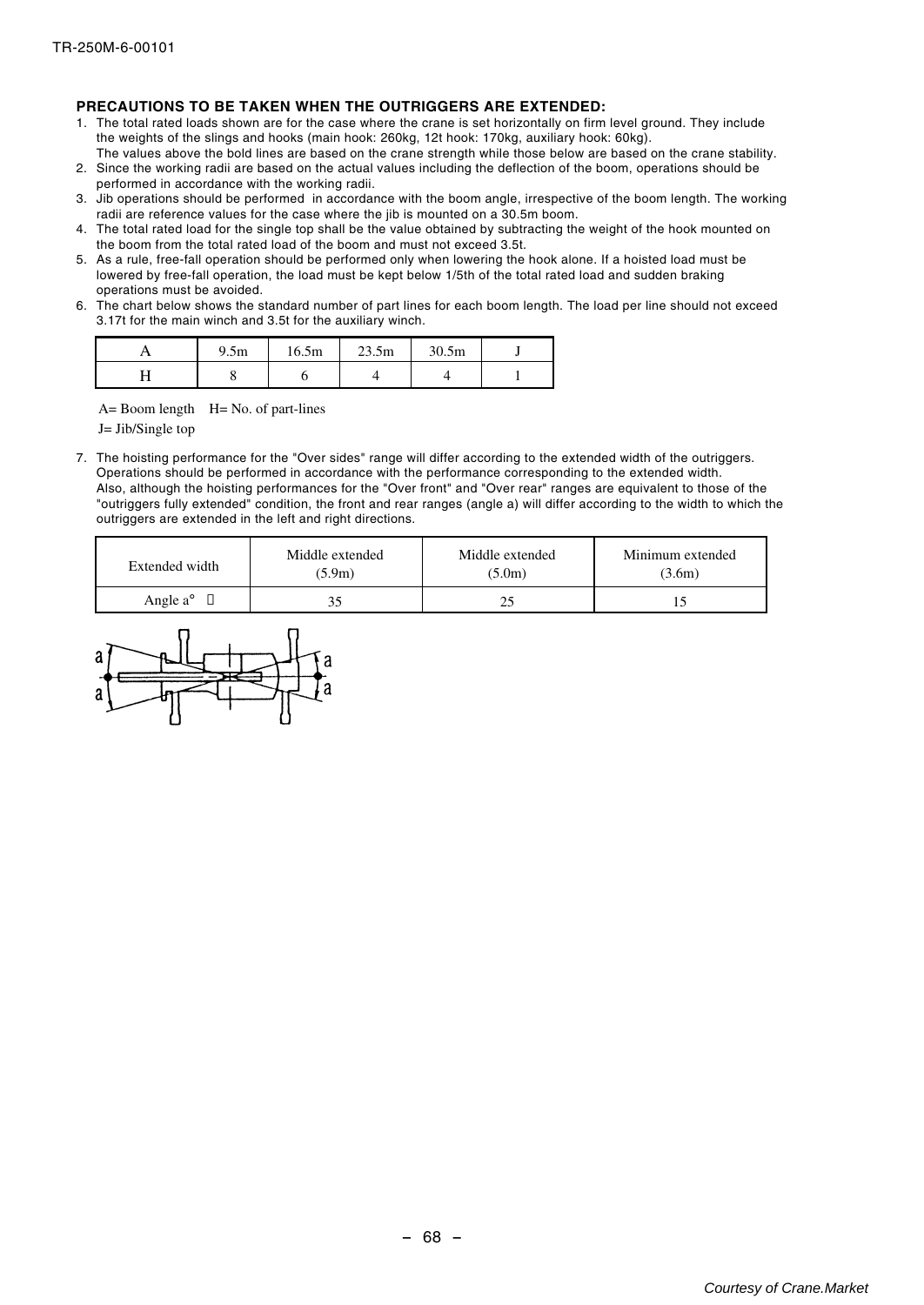|  |  | (2) Without outriggers |
|--|--|------------------------|
|--|--|------------------------|

|  | Unit:ton |
|--|----------|
|  |          |
|  |          |

|               | Stationary |           |      |            |      | Creep (travelling at 1.6km/h or less)                                                               |      |           |      |              |                            |     |
|---------------|------------|-----------|------|------------|------|-----------------------------------------------------------------------------------------------------|------|-----------|------|--------------|----------------------------|-----|
| $\, {\bf B}$  |            | 9.5m Boom |      | 16.5m Boom |      | 23.5m Boom                                                                                          |      | 9.5m Boom |      | $16.5m$ Boom | 23.5m Boom                 |     |
| (m)           | F          | G         | F    | G          | F    | G                                                                                                   | F    | G         | F    | G            | F                          | G   |
| 3.0           | 14.0       | 9.0       | 9.0  | 7.3        |      |                                                                                                     | 10.5 | 7.0       | 7.5  | 5.1          |                            |     |
| 3.5           | 14.0       | 7.6       | 9.0  | 7.3        | 6.5  | 4.5                                                                                                 | 10.5 | 6.2       | 7.5  | 5.1          | 5.5                        | 3.2 |
| 4.0           | 12.5       | 6.3       | 9.0  | 5.85       | 6.5  | 4.5                                                                                                 | 9.5  | 5.3       | 7.5  | 4.9          | 5.5                        | 3.2 |
| 4.5           | 10.9       | 5.2       | 9.0  | 4.75       | 6.5  | 4.5                                                                                                 | 8.7  | 4.4       | 7.5  | 3.95         | 5.5                        | 3.2 |
| 5.0           | 9.55       | 4.3       | 8.2  | 4.0        | 6.5  | 4.3                                                                                                 | 8.0  | 3.6       | 7.0  | 3.3          | 5.5                        | 3.2 |
| 5.5           | 8.3        | 3.6       | 7.4  | 3.3        | 6.1  | 3.7                                                                                                 | 6.9  | 3.0       | 6.2  | 2.7          | 5.15                       | 3.1 |
| 6.0           | 7.2        | 3.0       | 6.6  | 2.8        | 5.65 | 3.2                                                                                                 | 5.9  | 2.5       | 5.5  | 2.3          | 4.8                        | 2.7 |
| 6.5           | 6.25       | 2.5       | 5.9  | 2.35       | 5.25 | 2.75                                                                                                | 5.1  | 2.1       | 4.9  | 1.9          | 4.45                       | 2.3 |
| 7.0           | 5.2        | 2.0       | 5.25 | 1.95       | 4.85 | 2.4                                                                                                 | 4.3  | 1.7       | 4.35 | 1.6          | 4.15                       | 2.0 |
| 8.0           |            |           | 4.1  | 1.4        | 4.1  | 1.8                                                                                                 |      |           | 3.4  | 1.1          | 3.5                        | 1.5 |
| 9.0           |            |           | 3.25 | 0.95       | 3.5  | 1.4                                                                                                 |      |           | 2.7  | 0.7          | 2.95                       | 1.1 |
| 10.0          |            |           | 2.6  | 0.6        | 3.0  | 1.05                                                                                                |      |           | 2.15 |              | 2.45                       | 0.8 |
| 11.0          |            |           | 2.1  |            | 2.55 | 0.75                                                                                                |      |           | 1.7  |              | 2.05                       | 0.6 |
| 12.0          |            |           | 1.7  |            | 2.2  |                                                                                                     |      |           | 1.35 |              | 1.7                        |     |
| 13.0          |            |           | 1.35 |            | 1.85 |                                                                                                     |      |           | 1.1  |              | 1.45                       |     |
| 14.0          |            |           | 1.0  |            | 1.55 |                                                                                                     |      |           | 0.8  |              | 1.2                        |     |
| 15.0          |            |           |      |            | 1.3  |                                                                                                     |      |           |      |              | 1.0                        |     |
| 16.0          |            |           |      |            | 1.05 |                                                                                                     |      |           |      |              | 0.85                       |     |
| 17.0          |            |           |      |            | 0.85 |                                                                                                     |      |           |      |              | 0.7                        |     |
| 18.0          |            |           |      |            | 0.65 |                                                                                                     |      |           |      |              | 0.55                       |     |
| 19.0          |            |           |      |            | 0.5  |                                                                                                     |      |           |      |              |                            |     |
| $a(^{\circ})$ |            | $0 - 77$  |      | 77         | 77   | $42 \sim \begin{bmatrix} 1 & 25 \sim \begin{bmatrix} 1 & 56 \sim \end{bmatrix} \end{bmatrix}$<br>77 |      | $0 - 77$  |      | 77           | $47 - 131 - 156 - 1$<br>77 | 77  |

B= Working radius  $F =$  Front  $G = 360^\circ$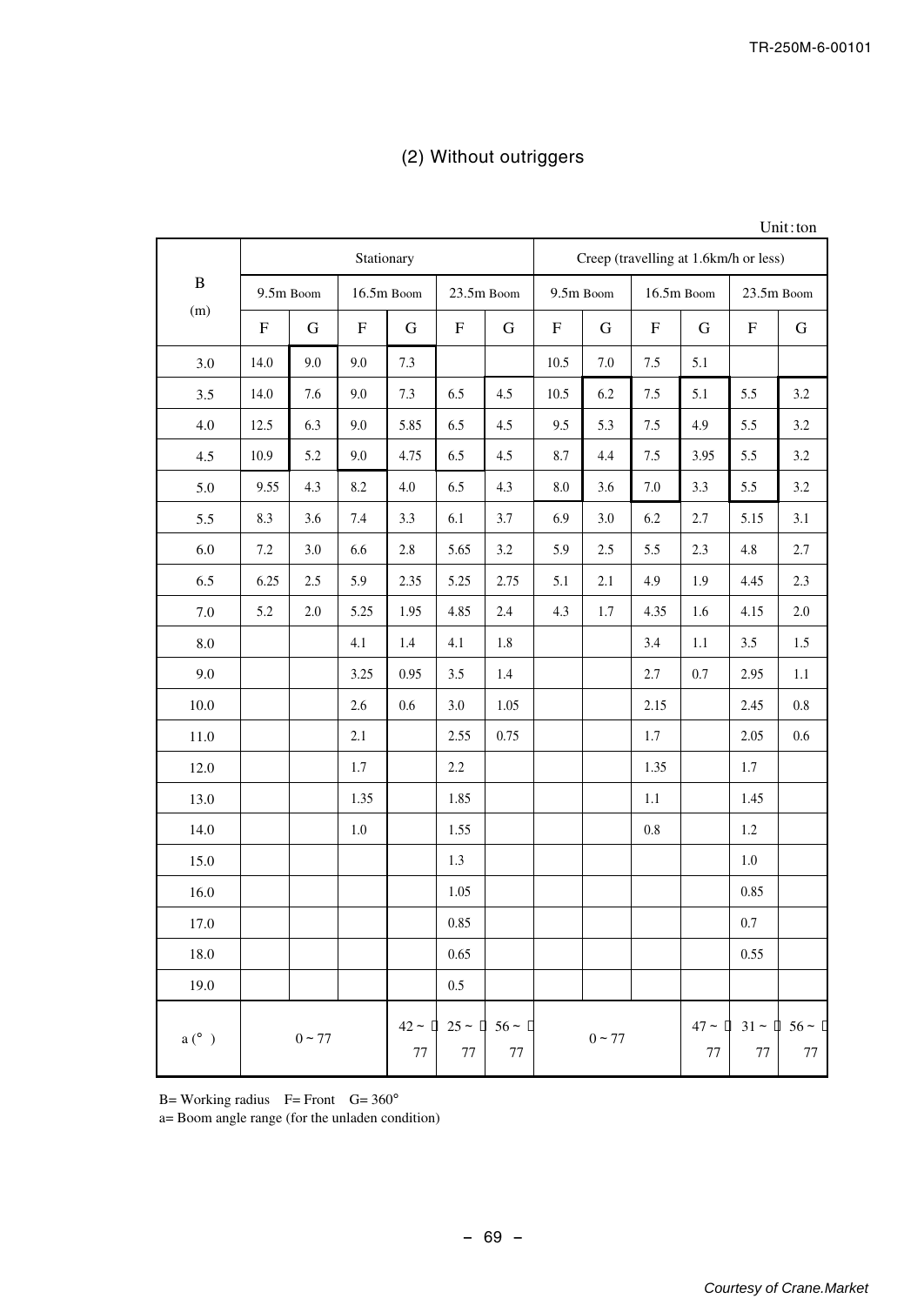#### **PRECAUTIONS TO BE TAKEN WHEN THE OUTRIGGERS ARE NOT MOUNTED:**

- 1. The total rated loads shown are for the case where the tire air pressure on firm level ground is as specified (9.00kg/cm<sup>2</sup> ) and the suspension-lock cylinder is retracted as much as possible. They include the weights of the slings and hooks (main hook: 260kg, 12t hook: 170kg, auxiliary hook: 60kg). The values above the bold lines are based on the crane strength while those below are based on the crane stability. The foundation, working conditions, etc. should be taken into consideration for actual work.
- 2. Since the working radii are based on the actual values including the deflection of the boom and the tires, operations should be performed in accordance with the working radii.
- 3. The chart below shows the standard number of part lines for each boom length. The load per line should not exceed 3.17t for the main winch and 3.5t for the auxiliary winch.

|   | 9.5 <sub>m</sub> | 16.5m | 23.5m | Single top |
|---|------------------|-------|-------|------------|
| _ |                  |       |       |            |

 $A=$  Boom length  $H=$  No. of part-lines

4. "Over front" crane operations should be performed only when the AML "over-front area indicator lamp" is lit. The boom must be kept inside a 2° area over front of the carrier when performing "Over front" crane operations without the outriggers.





- 5. The total rated load for the single top shall be the value obtained by subtracting the weight of the hook mounted on the boom from the total rated load of the boom and must not exceed 3.5t.
- 6. Free-fall operations should not be performed without outriggers.
- Booms over 23.5m in length and jibs should not be used without outriggers.
- 7. The "Drive Mode Selection" switch should be set to "4-wheel・Lo" for creeping while hoisting a load and the shift lever should be set to first.
- 8. When creeping while hoisting a load, the swing brake should be applied, the load should be kept as close to the ground as possible but not touching the ground and the speed should be kept at 1.6km/h or less. In particular, any abrupt steering, starting or braking must be avoided.
- 9. Crane operations should not be performed when creeping while hoisting a load.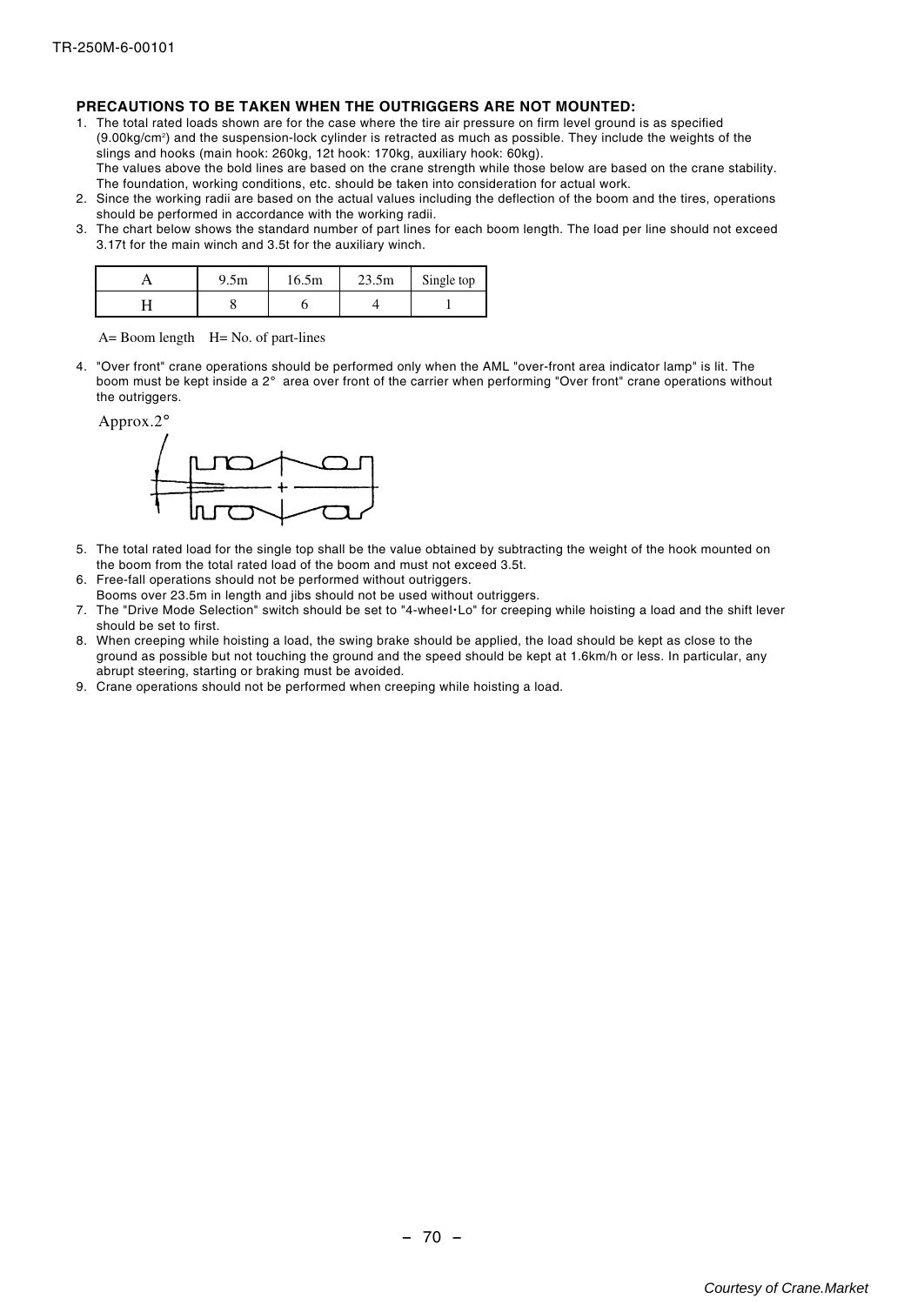## WORKING RADIUS - LIFTING HEIGHT



#### **NOTES:**

1. The deflection of the boom is not incorporated in the figure above.

2. The figure above is for the case where the outriggers are fully extended (360 $^{\circ}$  ).